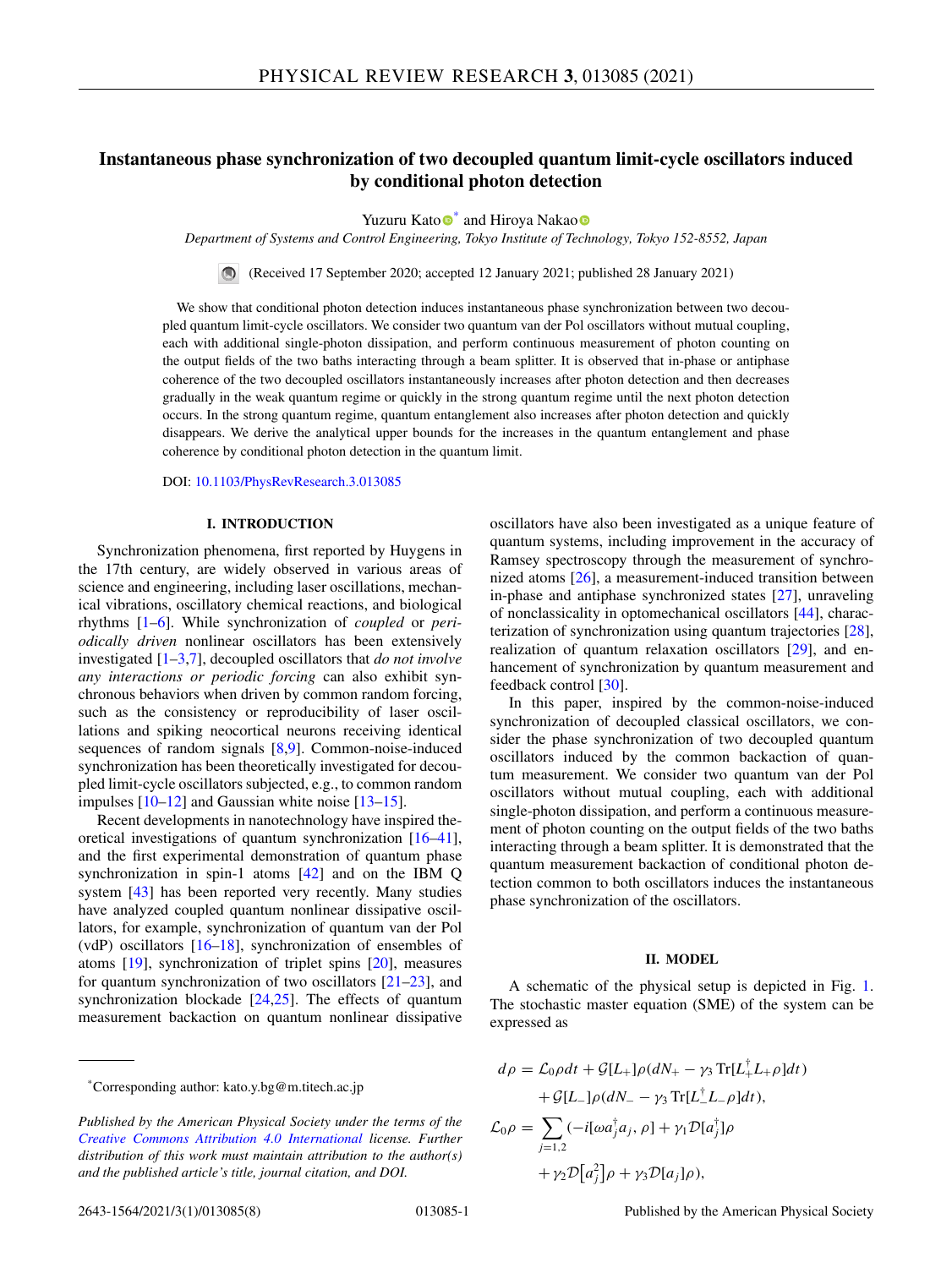<span id="page-1-0"></span>

FIG. 1. Instantaneous phase synchronization of two decoupled quantum vdP oscillators induced by conditional photon detection. Either in-phase or antiphase coherence is induced after photon detection at detector P or M, respectively.

$$
L_{\pm} = \frac{1}{\sqrt{2}} (a_1 \pm a_2), \quad \mathcal{D}[L]\rho = L\rho L^{\dagger} - \frac{1}{2} (\rho L^{\dagger} L + L^{\dagger} L \rho),
$$

$$
\mathcal{G}[L]\rho = \frac{L\rho L^{\dagger}}{\text{Tr}[L\rho L^{\dagger}]} - \rho,
$$
(1)

where the natural frequency  $\omega$  and the decay rates  $\gamma_1$ ,  $\gamma_2$ , and  $\gamma_3$  for negative damping, nonlinear damping, and linear damping, respectively, are assumed identical for both oscillators,  $N_{\pm}$  are two independent Poisson processes whose increments are given by  $d\tilde{N}_{\pm} = 1$  with probability  $\gamma_3 \text{Tr}[L_{\pm}^{\dagger} L_{\pm} \rho] dt$  and  $dN_{\pm} = 0$  with probability  $1 - \gamma_3 \text{Tr}[L^{\dagger}_\pm L^{\dagger}_\pm \rho]dt$  in each interval *dt*, where  $dN_+ = 1$  and  $dN_-=1$  represent the photon detection at detectors P and M in Fig. 1, respectively, and the reduced Planck constant is set to  $\hbar = 1$ .

In the derivation of the SME  $(1)$ , the SLH framework [\[45,46\]](#page-7-0), a general formulation for quantum networked systems, has been used to describe the cascade and concatenate connections of quantum system components. In this framework, the quantum system is specified by parameters (*S*, *L*, *H*), i.e., a scattering matrix *S*, coupling vector *L*, and Hamiltonian  $H$ , from which the SME  $(1)$  can be derived by using the quantum filtering theory [\[47,48\]](#page-7-0). See the Appendix for details of the SLH framework and the derivation of the SME (1).

Note that if we average Eq. (1) over various stochastic trajectories, we obtain two independent master equations without measurement for completely decoupled oscillators whose phase values are fully incoherent in the steady state. Conditional photon detection at the detector P and M by the operators  $L_{+} = (a_1 + a_2)/\sqrt{2}$  and  $L_{-} = (a_1 - a_2)/\sqrt{2}$  after the beam splitter can also be interpreted as an unraveling of two competing dissipative coupling terms  $\mathcal{D}[a_1 + a_2]$  and  $\mathcal{D}[a_1 - a_2]$  considered in Refs. [\[17](#page-6-0)[,49\]](#page-7-0), which induce synchronization of the two oscillators.

# **III. WEAK QUANTUM REGIME**

First, we numerically analyze the quantum SME (1) in the weak quantum regime. To characterize the degree of phase coherence between two quantum vdP oscillators, we use the absolute value of the normalized correlator [\[27\]](#page-6-0)

$$
S_{12} = |S_{12}|e^{i\theta_{12}} = \frac{\text{Tr}[a_1^{\dagger}a_2\rho]}{\sqrt{\text{Tr}[a_1^{\dagger}a_1\rho]\text{Tr}[a_2^{\dagger}a_2\rho]}} \tag{2}
$$

as the order parameter, which is a quantum analog of the order parameter for two classical noisy oscillators [\[3\]](#page-6-0). The modulus  $|S_{12}|$  takes values in  $0 \le |S_{12}| \le 1$ ;  $|S_{12}| = 1$  when the two oscillators are perfectly phase synchronized and  $|S_{12}| = 0$  when they are perfectly phase incoherent. We also use the argument  $\theta_{12}$  to characterize the averaged phase difference of the two oscillators in order to distinguish in-phase and antiphase coherence. We use the negativity  $\mathcal{N} = (\|\rho^{\Gamma_1}\|_1 - 1)/2$  to quantify the quantum entanglement of the two oscillators, where  $\rho^{\Gamma_1}$  represents the partial transpose of the system with respect to the subsystem representing the first oscillator and  $\|X\|_1 = \text{Tr } |X| = \text{Tr } \sqrt{X^{\dagger} X}$  [\[50,51\]](#page-7-0). When N takes a nonzero value, the two oscillators are entangled with one other. We also observe the purity  $P = Tr[\rho^2]$ .

Figures [2\(a\)–2\(d\)](#page-2-0) plot the time evolution of  $|S_{12}|$ ,  $\theta_{12}$ , N, and *P* in the weak quantum regime, respectively, calculated for a single trajectory of the quantum SME (1). As shown in Fig. [2\(a\),](#page-2-0)  $|S_{12}|$  instantaneously increases after detection of a photon either at P or M, indicating that the phase coherence of the two decoupled oscillators is induced by conditional photon detection. After photon detection, |*S*12| gradually decreases because the two oscillators converge to the desynchronized steady state of the SME (1) in the absence of photon detection, i.e.,  $dN_{\pm} = 0$ .

In this regime, the nonlinear damping is not strong and the relaxation to the desynchronized state is relatively slow. Therefore, subsequent photon detection typically occurs before the convergence to the desynchronized state and |*S*12| remains always positive. Figure  $2(b)$  shows that  $\theta_{12}$  takes either  $\theta_{12} = 0$  or  $\theta_{12} = \pi$ . This indicates that the two oscillators immediately attain in-phase coherence after photon detection at P or antiphase coherence after photon detection at M. The negativity and purity are shown in Figs.  $3(c)$  and  $3(d)$ , respectively, where the negativity is always zero and the purity takes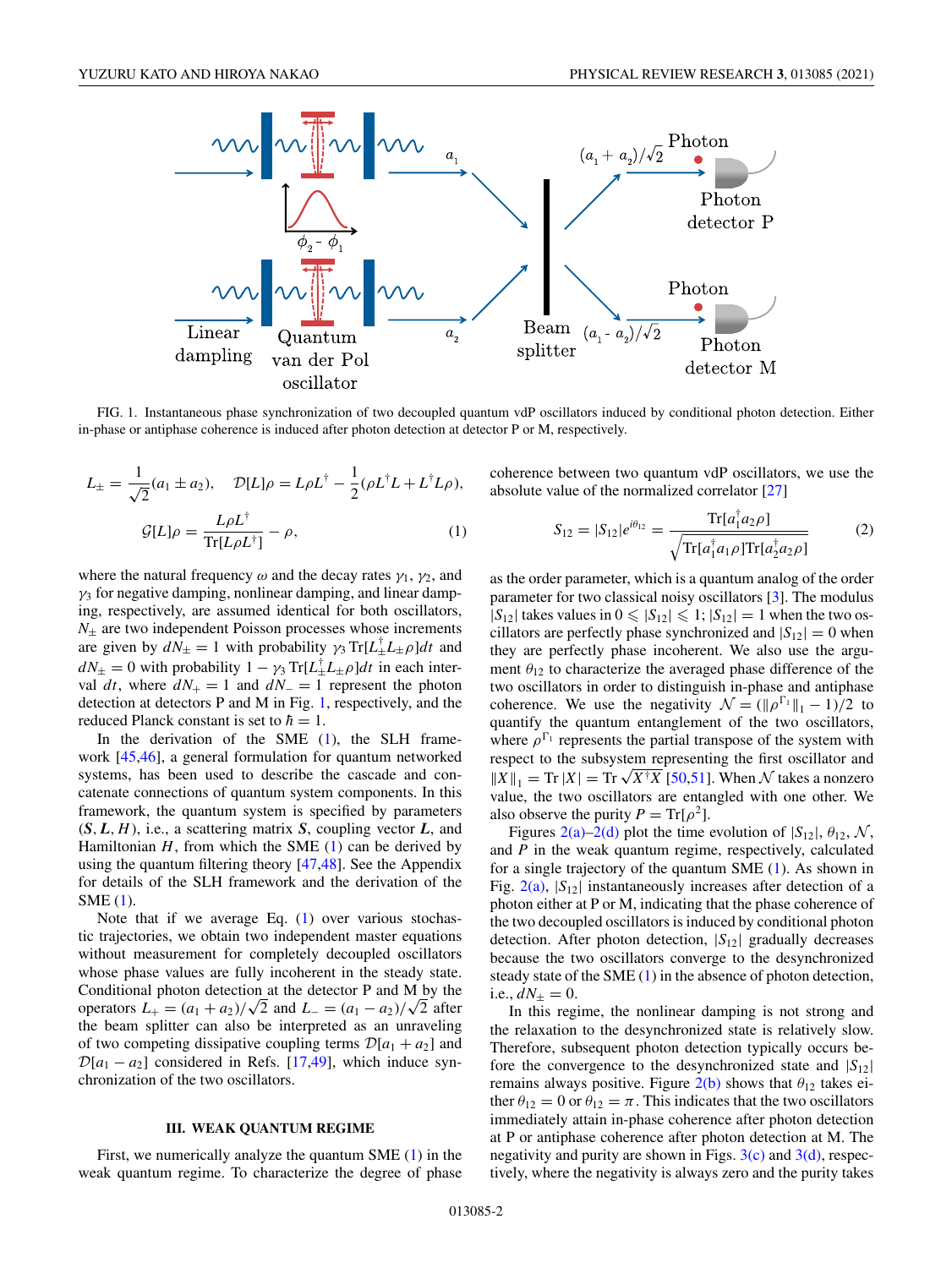<span id="page-2-0"></span>

FIG. 2. Results in the weak quantum regime. The parameters are  $(\omega, \gamma_2, \gamma_3)/\gamma_1 = (0.1, 0.25, 0.1)$  with  $\gamma_1 = 1$ . (a)–(d) Time evolution of (a) the absolute value of the normalized correlator  $|S_{12}|$ , (b) the average phase value  $\theta_{12}$ , (c) negativity N, and (d) purity P. (e), (f) *Q* distributions  $Q(\theta)$  immediately after the first photon detection at (e) P ( $t = 4.51$ ) and (f) M ( $t = 0.95$ ). Photon detection at detectors P and M is indicated by the red- and blue-dashed lines in (a)–(d), respectively.



FIG. 3. Results in the strong quantum regime. The parameters are  $(\omega, \gamma_2, \gamma_3)/\gamma_1 = (0.5, 50, 0.5)$  with  $\gamma_1 = 1$ . (a)–(d) Time evolution of (a) the absolute value of the normalized correlator  $|S_{12}|$ , (b) the averaged phase value  $\theta_{12}$ , (c) negativity N, and (d) purity P. (e), (f) Q distributions  $Q(\theta)$  immediately after the first photon detection at (e) P ( $t = 16.8$ ) and (f) M ( $t = 0.52$ ). Photon detection at detectors P and M is indicated by the red- and blue-dashed lines in (a)–(d), respectively.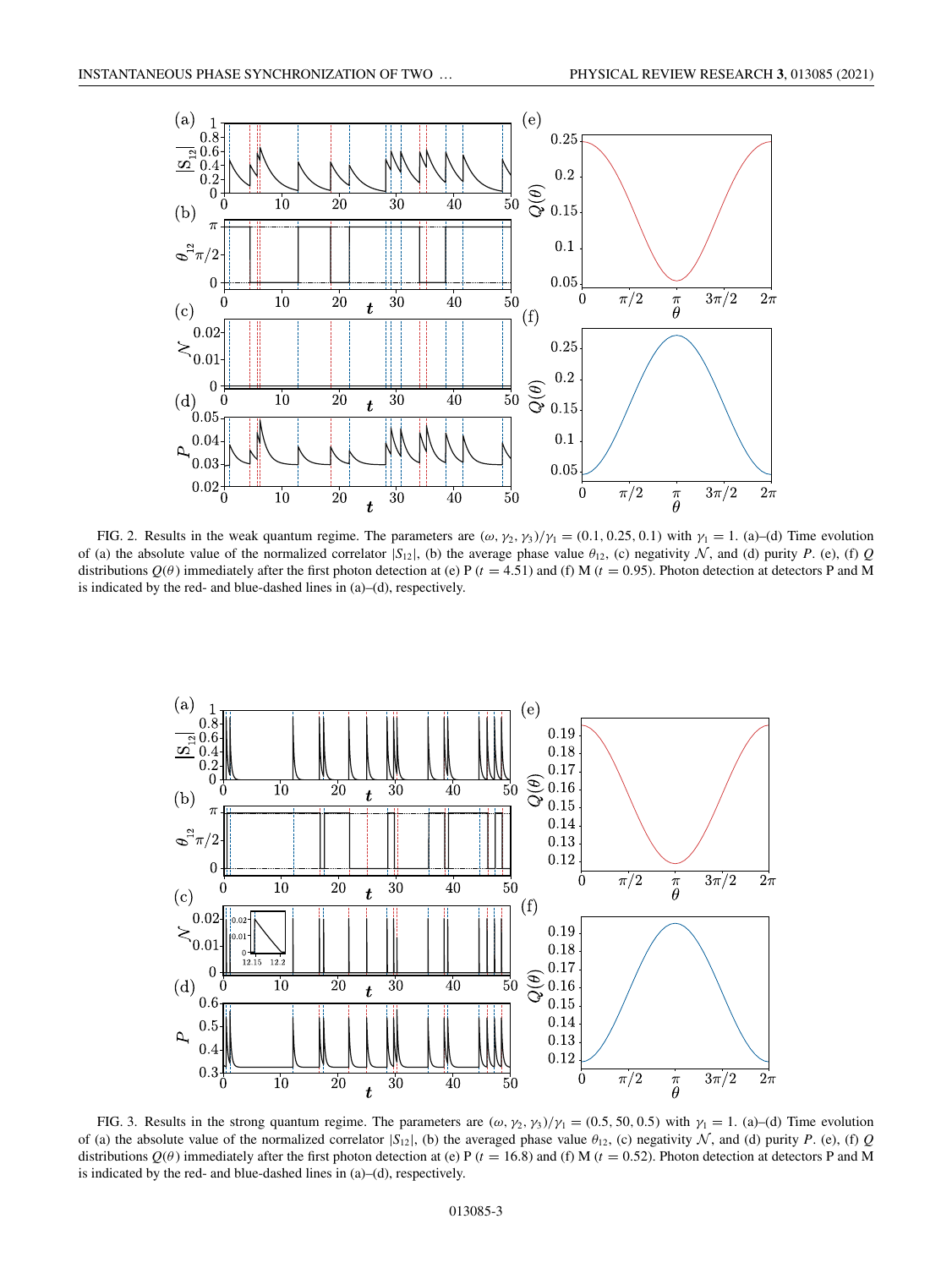<span id="page-3-0"></span>small values between 0.03 and 0.05, indicating that the system is separable and mixed.

The phase coherence of the two oscillators can also be captured by using the Hushimi *Q* distribution of the phase difference  $\theta = \phi_2 - \phi_1$  [\[52\]](#page-7-0) between the two oscillators,  $Q(\theta)$ , calculated by introducing the two-mode  $Q$  distribution [\[53\]](#page-7-0)  $Q(\alpha_1, \alpha_1^*, \alpha_2, \alpha_2^*) = \frac{1}{\pi^2} \langle \alpha_1, \alpha_2 | \rho | \alpha_1, \alpha_2 \rangle$  with  $R_j e^{i\phi_j} =$  $\alpha_j$  ( $j = 1, 2$ ) and integrating over  $R_1, R_2$ , and  $\phi_1 + \phi_2$ .

Figures [2\(e\)](#page-2-0) and [2\(f\)](#page-2-0) show  $Q(\theta)$  of the system states immediately after the first photon detection at detectors P and M, respectively. The peak of  $Q(\theta)$  occurs at  $\theta = 0$  in Fig. [2\(e\)](#page-2-0) and at  $\theta = \pi$  in Fig. [2\(f\),](#page-2-0) clearly indicating that the in-phase and antiphase coherences of the two oscillators are induced by conditional photon detection.

# **IV. STRONG QUANTUM REGIME**

We next analyze the quantum SME  $(1)$  in a stronger quantum regime. Figures  $3(a)-3(d)$  show the evolution of  $|S_{12}|, \theta_{12}$ ,  $\mathcal{N}$ , and *P*, respectively. As shown in Fig. [3\(a\),](#page-2-0)  $|S_{12}|$  takes large values close to 1 immediately after photon detection, indicating that instantaneous phase coherence also arises in this case. In this regime, the nonlinear damping is strong and the system quickly converges to the desynchronized steady state of the SME [\(1\)](#page-1-0) when detection does not occur, i.e.,  $dN_{\pm} = 0$ . Therefore, phase coherence quickly disappears and  $|S_{12}|$  remains zero until the next photon detection occurs.

Similar to Fig. [2\(b\),](#page-2-0) Fig. [3\(b\)](#page-2-0) shows that  $\theta_{12}$  takes either  $\theta_{12} = 0$  or  $\theta_{12} = \pi$ . Thus, the two oscillators become in-phase coherent after photon detection at P and antiphase coherent after photon detection at M. Remarkably, Figs.  $3(c)$  and  $3(d)$ show that nonzero negativity and purity with values between 0.5 and 0.6 are attained instantaneously after photon detection, indicating that mixed entangled states are obtained in this case. However, the quantum entanglement quickly disappears as shown in the inset in Fig.  $3(c)$ . Here, the apparent linear decay of the negativity is due to the large decay rate and the cutoff at zero of the negativity (see, e.g., Ref. [\[54\]](#page-7-0) for a discussion about the decay of the negativity). Figures  $3(e)$ and  $3(f)$  show the *Q* distributions  $Q(\theta)$  of the system states immediately after the first photon detection at detectors P and M, respectively. The *Q* distributions are peaked at  $\theta = 0$  and  $\theta = \pi$ , clearly indicating that in-phase and antiphase coherence of the two oscillators are induced also in this case.

# **V. QUANTUM LIMIT**

From previous numerical results, it is expected that maximum quantum entanglement is attained in the quantum limit, i.e.,  $\gamma_2 \rightarrow \infty$ . In this limit, we can map the quantum vdP oscillator to an analytically tractable two-level system with basis states  $|0\rangle$  and  $|1\rangle$  [\[17\]](#page-6-0), and transform the SME [\(1\)](#page-1-0) to

$$
d\rho = \mathcal{L}_0^q \rho dt + \mathcal{G}[L_+^q] \rho (dN_+ - \gamma_3 \text{Tr}[L_+^{q\dagger} L_+^q \rho] dt) + \mathcal{G}[L_-^q] \rho (dN_- - \gamma_3 \text{Tr}[L_-^{q\dagger} L_-^q \rho] dt), \n\mathcal{L}_0^q \rho = \sum_{j=1,2} (-i[\omega \sigma_j^+ \sigma_j^-, \rho] + \gamma_1 \mathcal{D}[\sigma_j^+] \rho + (2\gamma_1 + \gamma_3) \mathcal{D}[\sigma_j^-] \rho), \nL_{\pm}^q = \frac{1}{\sqrt{2}} (\sigma_1^- \pm \sigma_2^-),
$$
\n(3)

with  $\sigma_j^- = |0\rangle\langle 1|_j$  and  $\sigma_j^+ = |1\rangle\langle 0|_j$  representing the lowering and raising operators of the *j*th system  $(j = 1, 2)$ , respectively, because the transition  $|1\rangle \stackrel{2\gamma_1}{\longrightarrow} |2\rangle \stackrel{2\gamma_2}{\longrightarrow} |0\rangle$  can be regarded as  $|1\rangle \xrightarrow{2\gamma_1} |0\rangle$  when  $\gamma_2 \to \infty$ .

The steady state of Eq. (3) without detection, i.e.,  $dN_{\pm} =$ 0, can be analytically obtained, which is given by a diagonal matrix  $\rho^{\text{pre}} = \text{diag}(\rho_0^{\text{pre}}, \rho_1^{\text{pre}}, \rho_1^{\text{pre}}, \rho_2^{\text{pre}})$  with

$$
\rho_0^{\text{pre}} = \frac{(k-3)\sqrt{k^2 + 2k + 9} + k^2 - 2k + 9}{2k^2},
$$
  
\n
$$
\rho_1^{\text{pre}} = \frac{3\sqrt{k^2 + 2k + 9} - k - 9}{2k^2},
$$
  
\n
$$
\rho_2^{\text{pre}} = \frac{-(k+3)\sqrt{k^2 + 2k + 9} + k^2 + 4k + 9}{2k^2}.
$$
 (4)

Note that only a single parameter  $k = \gamma_3/\gamma_1$  specifies the elements of the matrix, where we assume  $k > 0$ , namely, photon detection occurs with a nonzero probability.

The states  $\rho_{\pm}^{\text{pos}} = L_{\pm}^q \rho^{\text{pre}} L_{\pm}^{q\dagger} / \text{Tr}[L_{\pm}^q \rho^{\text{pre}} L_{\pm}^{q\dagger}],$  immediately after photon detection occurs at detectors  $\overline{P}$  ( $\rho_{+}^{pos}$ ) and M  $(\rho_-^{\text{pos}})$ , can be represented by a density matrix,

$$
\rho_{\pm}^{\text{pos}} = \rho_0^{\text{pos}}|00\rangle\langle00| + \rho_1^{\text{pos}} \left( \frac{|01\rangle \pm |10\rangle}{\sqrt{2}} \right) \left( \frac{\langle 01| \pm \langle 10|}{\sqrt{2}} \right), \tag{5}
$$

with

$$
\rho_0^{\text{pos}} = \frac{-3\sqrt{k^2 + 2k + 9} + k + 9}{k(\sqrt{k^2 + 2k + 9} - k - 3)},
$$
  
\n
$$
\rho_1^{\text{pos}} = \frac{(k+3)\sqrt{k^2 + 2k + 9} - k^2 - 4k - 9}{k(\sqrt{k^2 + 2k + 9} - k - 3)}.
$$
 (6)

Using this result, we can explicitly calculate the normalized correlator  $S_{12}$  and the  $Q$  distribution of the phase difference between the two oscillators. If subsequent photon detection does not occur, the state after photon detection in Eq. (6) converges to the steady state  $\rho_{\text{pre}}$  in Eq. (4) with the approximate decay rate determined by  $\gamma_1$  and  $\gamma_3$  in Eq. (3). In this case, the correlator  $S_{12}$  of the states  $\rho_{\pm}^{\text{pos}}$  immediately after photon detection always takes  $S_{12} = \pm 1$  irrespective of the value of *k* (and then quickly decays).

The *Q* distribution for  $\rho_{\pm}^{pos}$  can also be calculated as (a similar calculation for the Wigner distribution of the phase difference has been performed in Ref. [\[17\]](#page-6-0))

$$
Q(\theta)[\rho_{\pm}^{\text{pos}}] = \frac{1}{2\pi} \pm \frac{\rho_1^{\text{pos}} \cos \theta}{8}.
$$
 (7)

These results qualitatively agree with the corresponding results in the strong quantum regime in Fig. [3.](#page-2-0) It is notable that the dependence of the phase coherence on *k* can be captured by the peak height of  $Q(\theta)$  but not by the normalized correlator  $S_{12}$  in the quantum limit. Indeed, the element  $\rho_0^{pos}$   $|00\rangle\langle00|$ in Eq. (5) affects  $Q(\theta)$  (through  $\rho_1^{\text{pos}} = 1 - \rho_0^{\text{pos}}$ ) in Eq. (7), whereas it does not affect the value of *S*12.

The above result indicates that the degree of phase coherence is better quantified by the peak height of  $Q(\theta)$  rather than  $S_{12}$  in strong quantum regimes. This is because  $S_{12}$  is defined as a quantum analog of the order parameter for the coherence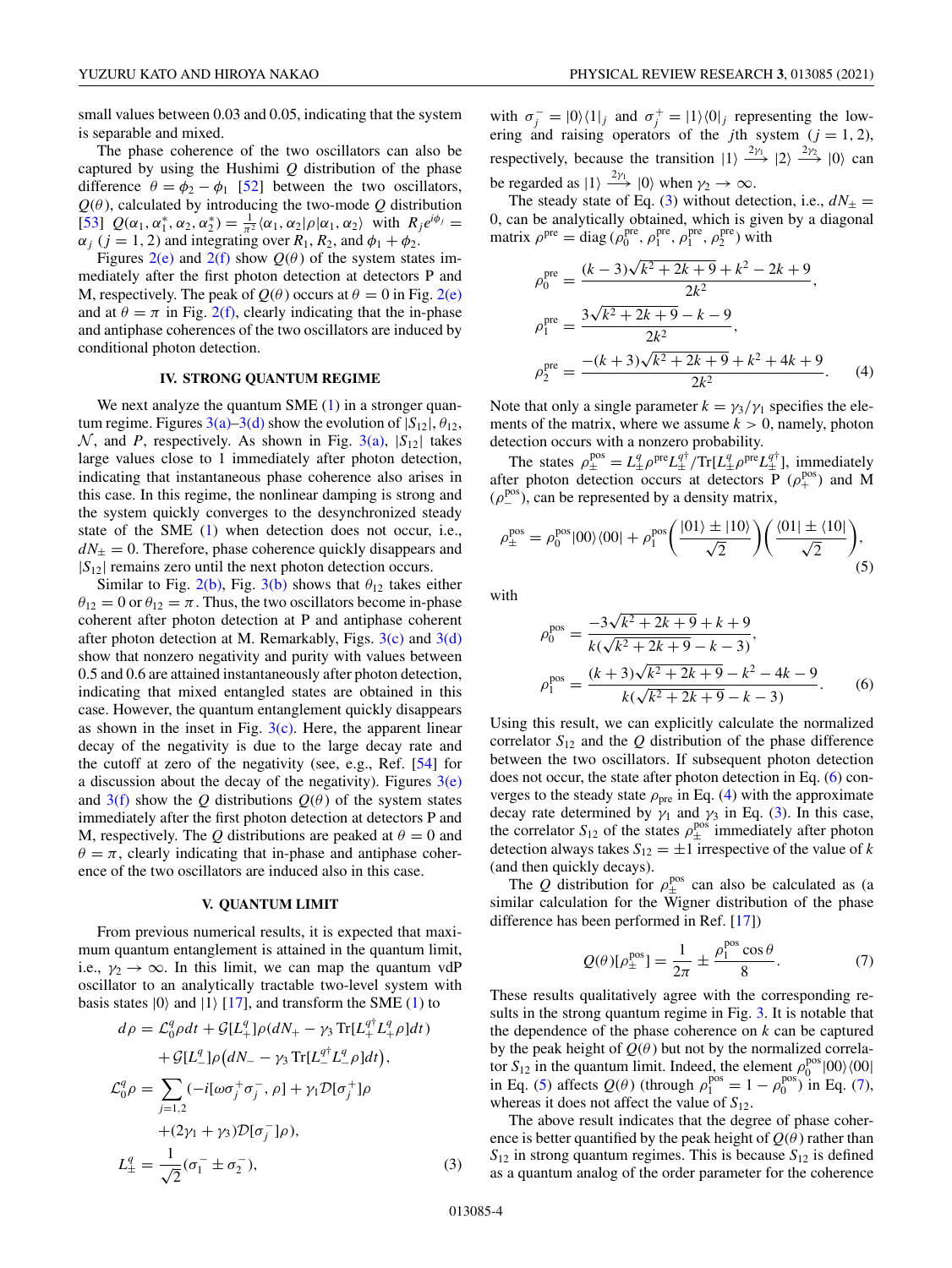

FIG. 4. Dependence of the results on the parameter  $k = \gamma_3/\gamma_1$  of the two-level system in the quantum limit  $\gamma_2 \to \infty$ . (a) Elements of  $\rho^{\text{pre}}$ . (b) Elements of  $\rho^{pos}$ . (c)  $Q(\theta)[\rho_+^{pos}]$  distributions of the phase difference of two oscillators for  $k \to 0$  (red line),  $k = 0.5, 2, 5, 10$  (gray lines from the red line to the blue line), and  $k = 50$  (blue line) are shown. (d) Concurrence. (e) Negativity. (f) Purity.

of classical noisy oscillators, which is quantitatively correct only in the semiclassical regime. This observation is also important in interpreting the results in the weak and strong quantum regimes shown in Figs. [2](#page-2-0) and [3,](#page-2-0) where  $Q(\theta)$  in the weak quantum regime (Fig. [2\)](#page-2-0) are more sharply peaked than those in the strong quantum regime (Fig. [3\)](#page-2-0), while  $|S_{12}|$  in Fig. [2](#page-2-0) takes smaller values than that in Fig. [3.](#page-2-0) Thus, *S*<sup>12</sup> may not work well for comparing the phase coherence between different quantum regimes.

In the quantum limit, the symmetric superpositions  $|S\rangle$  = ( $|01\rangle + |10\rangle$ )/ $\sqrt{2}$  and  $|A\rangle = (|01\rangle - |10\rangle)/\sqrt{2}$  can be regarded as in-phase and antiphase synchronized states, because the corresponding distributions  $Q(\theta) [S \setminus S] = \frac{1}{2\pi} + \frac{\cos \theta}{8}$  and  $Q(\theta)[|A\rangle\langle A|] = \frac{1}{2\pi} - \frac{\cos \theta}{8}$  are peaked at  $\theta = 0$  and  $\theta = \pi$ , respectively. As  $\hat{A}$  and  $\hat{S}$  are dark states with respect to  $L_+^q$  and  $L_-^q$ , i.e.,  $L_+^q |A\rangle = 0$  and  $L_-^q |S\rangle = 0$ , photon detection at detector P annihilates the antiphase-synchronized state |*A* and creates an in-phase-synchronized state  $|S\rangle$  with  $S_{12} = 1$  $(\theta_{12} = 0)$ , while photon detection at detector M annihilates  $|S\rangle$ and creates  $|A\rangle$  with  $S_{12} = -1$  ( $\theta_{12} = \pi$ ).

Figures  $4(a)$ – $4(c)$  show the dependence of the elements  $\rho^{\text{pre}}$  and  $\rho^{\text{pos}}$  and  $Q(\theta)[\rho_+^{\text{pos}}]$  on *k*, respectively [we only plot  $Q(\theta)[\rho_{+}^{\text{pos}}]$  because  $Q(\theta)[\rho_{-}^{\text{pos}}] = Q(\theta + \pi)[\rho_{+}^{\text{pos}}]$ . As shown in Fig.  $4(a)$ ,  $\rho_1^{\text{pre}}$  and  $\rho_2^{\text{pre}}$  take larger values when *k* is smaller. When  $k \to 0$ ,  $\rho_1^{\text{pre}}$  and  $\rho_2^{\text{pre}}$  approach the supremum values,  $\rho_1^{\text{pre}} \to \frac{2}{9}$  and  $\rho_2^{\text{pre}} \to \frac{1}{9} (\rho_0^{\text{pre}} \to \frac{4}{9})$ , corresponding to the completely incoherent steady state of the two decoupled quantum vdP oscillators in the quantum limit, i.e.,  $\rho^{\text{pre}} \rightarrow$  $(\frac{2}{3}|0\rangle\langle 0| + \frac{1}{3}|1\rangle\langle 1|) \otimes (\frac{2}{3}|0\rangle\langle 0| + \frac{1}{3}|1\rangle\langle 1|)$ , where  $Q(\theta)$  is uni-form [\[16,17\]](#page-6-0). Therefore,  $\rho_1^{pos}$  approaches the supremum value,  $\rho_1^{\text{pos}} \to \frac{1}{3}$  ( $\rho_0^{\text{pos}} \to \frac{2}{3}$ ), as shown in Fig. 4(b), and  $Q(\theta)[\rho_+^{\text{pos}}]$ exhibits the maximum peak as shown in Fig. 4(c), indicating that maximum phase coherence is obtained. In the opposite limit,  $k \to \infty$ ,  $\rho^{\text{pre}}$  converges to the two-mode vacuum state  $\rho_{\text{pos}}^{\text{pre}} \rightarrow |00\rangle\langle 00|$ , i.e.,  $\rho_1^{\text{pre}}, \rho_2^{\text{pre}} \rightarrow 0 \ (\rho_0^{\text{pre}} \rightarrow 1)$ , resulting in  $\rho_1^{\text{pos}} \to 0$  ( $\rho_0^{\text{pos}} \to 1$ ) and the uniform distribution  $Q(\theta)[\rho_+^{\text{pos}}] \rightarrow \frac{\pi}{2}$ . Note that we can only consider the limit  $k \to 0$  (no photon detection occurs when  $k = 0$ ), and that the two-mode vacuum state in the  $k \to \infty$  limit is not a limit cycle.

In addition to the negativity  $N$  and purity  $P$ , the quantum entanglement of the density matrix  $\rho_{\text{pos}}$  in Eq. [\(5\)](#page-3-0) can also be quantified using the concurrence  $[55]$   $C =$ max  $(0, \lambda_1 - \lambda_2 - \lambda_3 - \lambda_4)$ , where  $\lambda_1$ ,  $\lambda_2$ ,  $\lambda_3$ , and  $\lambda_4$  are the square roots of the eigenvalues of  $\rho \tilde{\rho}$  with  $\tilde{\rho} =$  $(\sigma_y \otimes \sigma_y)\rho^*(\sigma_y \otimes \sigma_y)$  in decreasing order. The concurrence *C* takes a nonzero value when the two oscillators are entangled with each other  $(C \in [0, 1]$  by definition).

Figures 4(d)–4(f) show the dependence of *C*,  $N$ , and *P* on *k* for  $\rho_{\pm}^{\text{pos}}$ , respectively. Note that *C*, *N*, and *P* take the same values for both  $\rho_+$  and  $\rho_-$ . In the limit  $k \to 0, C, N$ , and P approach the upper bounds as  $C \to \frac{1}{3}$ ,  $\mathcal{N} \to \frac{\sqrt{5}-2}{6}$ , and  $P \to$ <sup>5</sup> In the opposite limit  $k \to \infty$ , these values converge as  $C \to$  $\frac{5}{9}$ . In the opposite limit  $k \to \infty$ , these values converge as  $C \to$  $0, \mathcal{N} \rightarrow 0$ , and  $P \rightarrow 1$ , which corresponds to those quantities for the two-mode vacuum states.

Photon detection occurs less frequently when *k* is smaller, because the probability of photon detection in the interval *dt* at detectors P or M is given by  $k\gamma_1 \text{Tr} [L_+^{\dagger} L_+ \rho] dt$ . Therefore, on average, an infinitely long observation time is required before photon detection to approach the upper bounds for the degree of phase coherence and quantum entanglement in the limit  $k \to 0$ .

#### **VI. CONCLUDING REMARKS**

We have analyzed two decoupled quantum van der Pol oscillators and demonstrated that quantum measurement backaction of conditional photon detection induces instantaneous phase synchronization of the oscillators. In-phase or antiphase coherence between the oscillators has been observed instantaneously after photon detection, which decays gradually in the weak quantum regime or quickly in the strong quantum regime until the next photon detection. In the strong quantum regime, a short-time increase in the quantum entanglement has also been observed. In the quantum limit, we analytically obtained the upper bounds for the increase in quantum entanglement and phase coherence.

In this paper, we presented only the results for the case with two identical oscillators under the measurement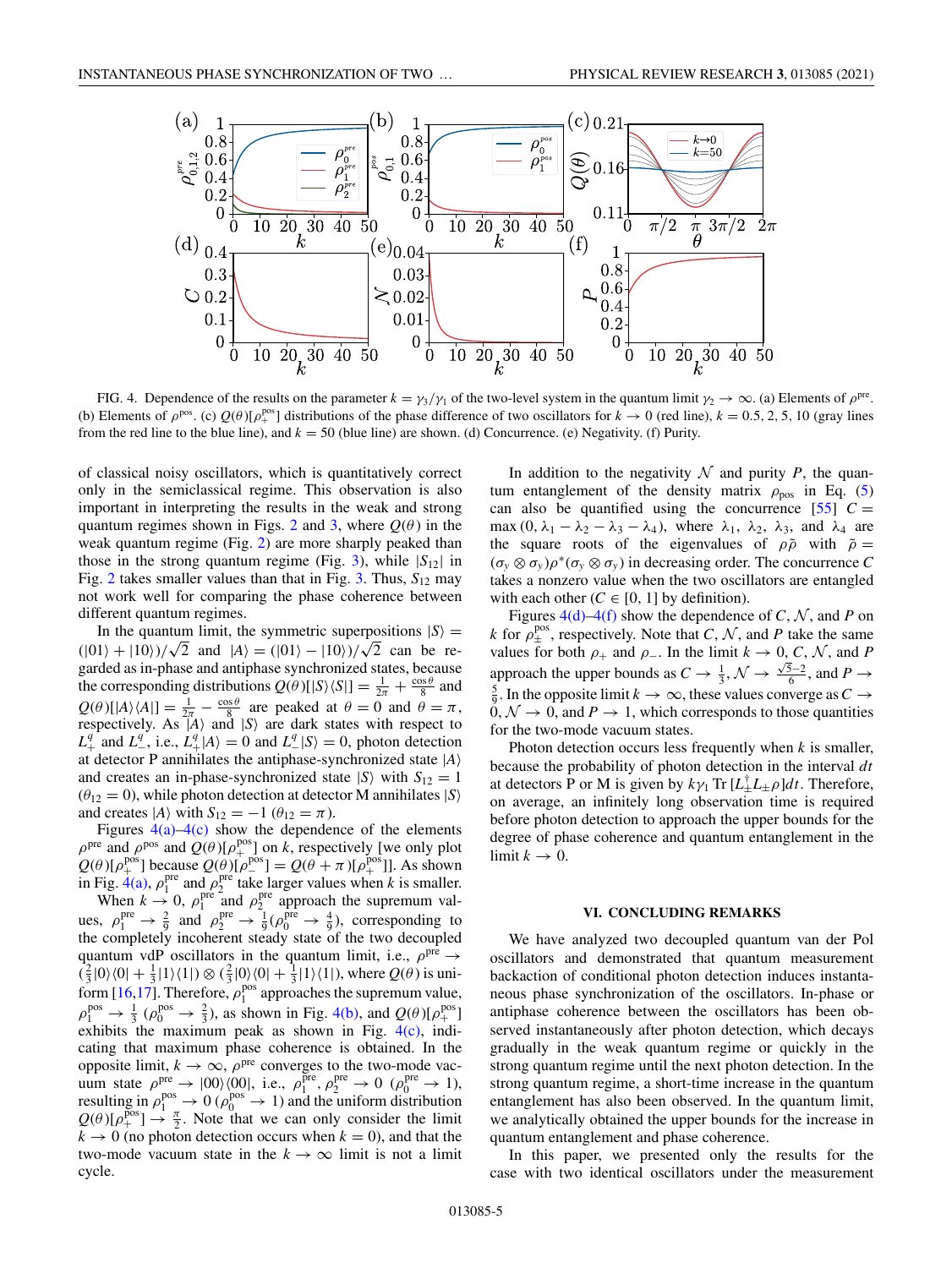<span id="page-5-0"></span>without inefficiency. For the case with oscillators whose natural frequencies are slightly different, we also confirmed numerically that almost the same results as in Figs. [2](#page-2-0) and [3](#page-2-0) are obtained except for the phase difference shown in Fig. [2\(b\)](#page-2-0) or  $3(b)$ ; in this case, the phase difference between the oscillators increases or decreases with a constant rate (i.e., with the frequency difference) between the jumps to 0 or  $\pi$  caused by photon detection. The results in the quantum limit analyzed in Sec. [V](#page-3-0) are also independent of the natural frequencies of the two oscillators. As for the measurement inefficiency [\[56\]](#page-7-0), we confirmed numerically that it mainly affects the frequency of photon detection. This is because the probability of photon detection is proportional to the measurement efficiency, whereas the system state just after photon detection is not strongly affected as the  $dN_{\pm}$  terms in Eq. [\(1\)](#page-1-0) are independent of the measurement efficiency.

Recently, physical implementations of the quantum vdP oscillator with ion trap systems  $[16,17]$  and optomechanical systems [\[18](#page-6-0)[,32\]](#page-7-0) have been discussed. Additional single-photon dissipation and photon detectors can also be introduced [\[53,57\]](#page-7-0). The physical setup considered in the present study does not require explicit mutual coupling between the oscillators. Therefore, it can, in principle, be implemented by using existing experimental methods and provide a method for generating the phase-coherent states of quantum limit-cycle oscillators.

# **ACKNOWLEDGMENTS**

The numerical simulations were performed by using the QUTIP numerical toolbox [\[58\]](#page-7-0). We acknowledge JSPS KAKENHI Grants No. JP17H03279, No. JP18H03287, No. JPJSBP120202201, No. JP20J13778, and JST CREST Grant No. JP-MJCR1913 for financial support.

## **APPENDIX: SLH FRAMEWORK**

In this Appendix, we derive the SME [\(1\)](#page-1-0) using the SLH framework to describe cascade and concatenate connections of the quantum system components [\[45,46\]](#page-7-0). In this framework, the parameters in the time evolution of a quantum system  $\rho$  are specified by  $\mathbf{G} = (\mathbf{S}, \mathbf{L}, \mathbf{H})$  with

$$
\mathbf{S} = \begin{pmatrix} S_{11} & \cdots & S_{1n} \\ \vdots & \vdots & \vdots \\ S_{n1} & \cdots & S_{nn} \end{pmatrix}, \quad \mathbf{L} = \begin{pmatrix} L_1 \\ \vdots \\ L_n \end{pmatrix}, \tag{A1}
$$

where *S* is the scattering matrix with operator entries satisfying  $S^{\dagger}S = SS^{\dagger} = I^n$ , *L* is a coupling vector with operator entries, and *H* is a self-adjoint operator referred to as the system Hamiltonian. We denote by  $I^n$  an identity matrix with *n* dimensions.

With these parameters, the time evolution of the system obeys the master equation

$$
\frac{d\rho}{dt} = -i[H, \rho] + \sum_{i=1}^{n} \mathcal{D}[L_i]\rho,\tag{A2}
$$

where S is involved in the calculation of the cascade and concatenation products and has an important role in determining the forms of  $H$  and  $L$  of the whole network system consisting



FIG. 5. (a) Cascade and (b) concatenate connections of the two system components  $G_1$  and  $G_2$ .

of the system components. This specification of parameters is based on Hudson-Parthasarathy's work [\[59\]](#page-7-0).

The cascade product [Fig.  $5(a)$ ] of  $G_1 = (S_1, L_1, H_1)$  and  $G_2 = (S_2, L_1, H_2)$  is given by

$$
G_1 \triangleleft G_2 = \left( S_2 S_1, L_2 + S_2 L_1, H_1 + H_2 + \frac{1}{2i} (L_2^{\dagger} S_2 L_1 - L_1^{\dagger} S_2^{\dagger} L_2) \right), \tag{A3}
$$

and the concatenation product [see Fig.  $5(b)$ ] of  $G_1$  and  $G_2$  is given by

$$
\boldsymbol{G}_1 \boxplus \boldsymbol{G}_2 = \begin{bmatrix} \begin{pmatrix} \boldsymbol{S}_1 & 0 \\ 0 & \boldsymbol{S}_2 \end{pmatrix}, \begin{pmatrix} \boldsymbol{L}_1 \\ \boldsymbol{L}_2 \end{pmatrix}, \boldsymbol{H}_1 + \boldsymbol{H}_2 \end{bmatrix} . \tag{A4}
$$

Our aim is to derive the SME [\(1\)](#page-1-0) of the physical setup depicted in Fig. [1](#page-1-0) [\[45,46\]](#page-7-0). To this end, we denote  $G_j^{QVDP}$ as the parameters of the *j*th quantum vdP oscillator with an additional single-photon dissipation,

$$
\mathbf{G}_{j}^{QVDP} = \left[ \boldsymbol{I}^{3}, \begin{pmatrix} \sqrt{\gamma_{1}} a_{j}^{\dagger} \\ \sqrt{\gamma_{2}} a_{j}^{2} \\ \sqrt{\gamma_{3}} a_{j} \end{pmatrix}, \omega a_{j}^{\dagger} a_{j} \right]. \tag{A5}
$$

The concatenate connection of  $G_1^{QVDP}$  and  $G_2^{QVDP}$  is

$$
\mathbf{G}_{1}^{QVDP} \boxplus \mathbf{G}_{2}^{QVDP} = \begin{bmatrix} \begin{pmatrix} \sqrt{\gamma_{1}} a_{1}^{\dagger} \\ \sqrt{\gamma_{1}} a_{2}^{\dagger} \\ \sqrt{\gamma_{2}} a_{1}^{2} \\ \sqrt{\gamma_{2}} a_{2}^{2} \\ \sqrt{\gamma_{3}} a_{1} \end{pmatrix}, \sum_{j=1,2} \omega a_{j}^{\dagger} a_{j} \end{bmatrix}, (A6)
$$

where we have changed the order of the elements in *L* for simplicity of notation.

In this study, we consider a 50:50 beam splitter. The parameters of the beam splitter  $G^{BS}$  for the output fields of the two baths

$$
G^{BS} = \left[ \begin{pmatrix} I^4 & O^{42} \\ O^{24} & \left( \frac{1}{\sqrt{2}} & -\frac{1}{\sqrt{2}} \\ \frac{1}{\sqrt{2}} & \frac{1}{\sqrt{2}} \end{pmatrix} \right), 0, 0 \right], (A7)
$$

where we denote by  $O^{nm}$  a zero matrix with the dimensions *n* × *m*.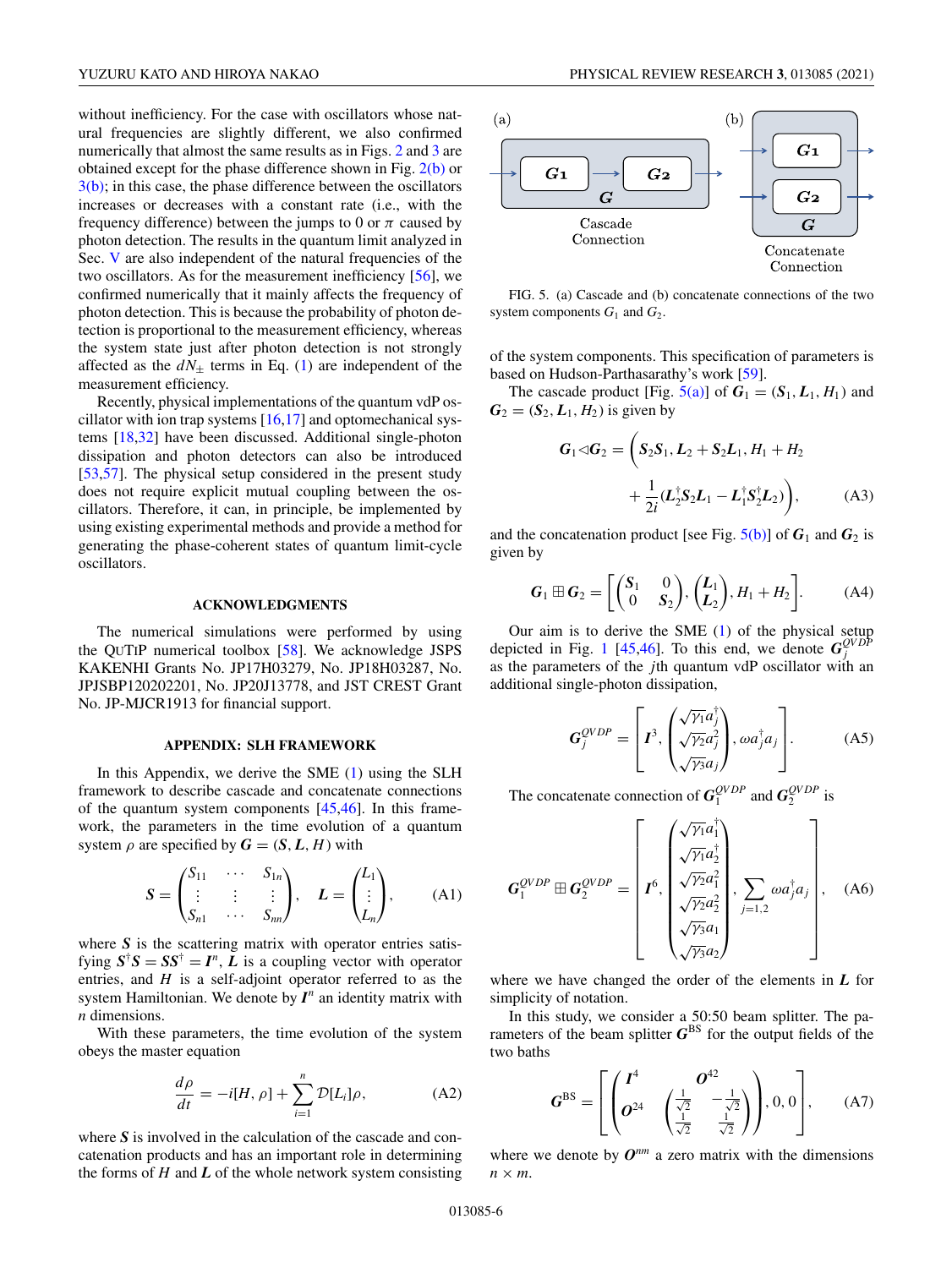<span id="page-6-0"></span>The cascading connection of the two above-mentioned components is given by

$$
G_1^{QVDP} \boxplus G_2^{QVDP} \triangleleft G^{BS} = \left[ \begin{pmatrix} I^4 & O^{42} \\ O^{24} & \begin{pmatrix} \frac{1}{\sqrt{2}} & -\frac{1}{\sqrt{2}} \\ \frac{1}{\sqrt{2}} & \frac{1}{\sqrt{2}} \end{pmatrix} \end{pmatrix}, \begin{pmatrix} \sqrt{\gamma_1} a_1^{\dagger} \\ \sqrt{\gamma_2} a_1^{\dagger} \\ \sqrt{\gamma_2} a_2^{\dagger} \\ \sqrt{\gamma_3} a_1 - a_2 \\ \sqrt{\gamma_3} a_1 + a_2 \\ \sqrt{\gamma_3} a_1 + a_2 \end{pmatrix}, \sum_{j=1,2} \omega a_j^{\dagger} a_j \right]. \tag{A8}
$$

Using transformation  $\mathcal{D}[\frac{a_1+a_2}{\sqrt{2}}]\rho + \mathcal{D}[\frac{a_1-a_2}{\sqrt{2}}]\rho = \mathcal{D}[a_1]\rho + \mathcal{D}[a_2]\rho$ , the quantum master equation [\(A2\)](#page-5-0) with the parameters given in Eq. (A8) gives  $d\rho = \mathcal{L}_0 \rho dt$  of the SME [\(1\)](#page-1-0). Then, using the quantum filtering theory [\[47,48\]](#page-7-0), SME (1) can be obtained.

- [1] A. T. Winfree, *The Geometry of Biological Time* (Springer, New York, 2001).
- [2] Y. Kuramoto, *Chemical Oscillations, Waves, and Turbulence* (Springer, Berlin, 1984).
- [3] A. Pikovsky, M. Rosenblum, and J. Kurths, *Synchronization: A Universal Concept in Nonlinear Sciences* (Cambridge University Press, Cambridge, UK, 2001).
- [4] H. Nakao, Phase reduction approach to synchronisation of nonlinear oscillators, [Contemp. Phys.](https://doi.org/10.1080/00107514.2015.1094987) **57**, 188 (2016).
- [5] G. B. Ermentrout and D. H. Terman, *Mathematical Foundations of Neuroscience* (Springer, New York, 2010).
- [6] S. Strogatz, *Nonlinear Dynamics and Chaos* (Westview Press, Boulder, CO, 1994).
- [7] D. G. Aronson, G. B. Ermentrout, and N. Kopell, Amplitude response of coupled oscillators, Physica D **41**[, 403 \(1990\).](https://doi.org/10.1016/0167-2789(90)90007-C)
- [8] A. Uchida, R. McAllister, and R. Roy, Consistency of Non[linear System Response to Complex Drive Signals,](https://doi.org/10.1103/PhysRevLett.93.244102) Phys. Rev. Lett. **93**, 244102 (2004).
- [9] Z. F. Mainen and T. J. Sejnowski, Reliability of spike timing in neocortical neurons, Science **268**[, 1503 \(1995\).](https://doi.org/10.1126/science.7770778)
- [10] A. S. Pikovskii, Synchronization and stochastization of array of [self-excited oscillators by external noise,](https://doi.org/10.1007/BF01044784) Radiophys. Quantum Electron. **27**, 390 (1984).
- [11] H. Nakao, K.-s. Arai, K. Nagai, Y. Tsubo, and Y. Kuramoto, Synchrony of limit-cycle oscillators induced by random external impulses, Phys. Rev. E **72**[, 026220 \(2005\).](https://doi.org/10.1103/PhysRevE.72.026220)
- [12] K. Arai and H. Nakao, Phase coherence in an ensemble of uncoupled limit-cycle oscillators receiving common poisson impulses, Phys. Rev. E **77**[, 036218 \(2008\).](https://doi.org/10.1103/PhysRevE.77.036218)
- [13] J.-n. Teramae and D. Tanaka, Robustness of the Noise-Induced Phase Synchronization in a General Class of Limit Cycle Oscillators, Phys. Rev. Lett. **93**[, 204103 \(2004\).](https://doi.org/10.1103/PhysRevLett.93.204103)
- [14] D. S. Goldobin and A. S. Pikovsky, Synchronization of self[sustained oscillators by common white noise,](https://doi.org/10.1016/j.physa.2004.12.014) Physica A **351**, 126 (2005).
- [15] H. Nakao, K. Arai, and Y. Kawamura, Noise-Induced Synchronization and Clustering in Ensembles of Uncou[pled Limit-Cycle Oscillators,](https://doi.org/10.1103/PhysRevLett.98.184101) Phys. Rev. Lett. **98**, 184101 (2007).
- [16] T. E. Lee and H. Sadeghpour, Quantum Synchronization of [Quantum van der Pol Oscillators with Trapped Ions,](https://doi.org/10.1103/PhysRevLett.111.234101) Phys. Rev. Lett. **111**, 234101 (2013).
- [17] T. E. Lee, C.-K. Chan, and S. Wang, Entanglement tongue and [quantum synchronization of disordered oscillators,](https://doi.org/10.1103/PhysRevE.89.022913) Phys. Rev. E **89**, 022913 (2014).
- [18] S. Walter, A. Nunnenkamp, and C. Bruder, Quantum synchro[nization of two van der Pol oscillators,](https://doi.org/10.1002/andp.201400144) Ann. Phys. **527**, 131 (2015).
- [19] M. Xu, D. A. Tieri, E. Fine, J. K. Thompson, and M. J. Holland, [Synchronization of Two Ensembles of Atoms,](https://doi.org/10.1103/PhysRevLett.113.154101) Phys. Rev. Lett. **113**, 154101 (2014).
- [20] A. Roulet and C. Bruder, Quantum Synchronization and Entanglement Generation, Phys. Rev. Lett. **121**[, 063601 \(2018\).](https://doi.org/10.1103/PhysRevLett.121.063601)
- [21] A. Mari, A. Farace, N. Didier, V. Giovannetti, and R. Fazio, Measures of Quantum Synchronization in Continuous Variable Systems, Phys. Rev. Lett. **111**[, 103605 \(2013\).](https://doi.org/10.1103/PhysRevLett.111.103605)
- [22] V. Ameri, M. Eghbali-Arani, A. Mari, A. Farace, F. Kheirandish, V. Giovannetti, and R. Fazio, Mutual information [as an order parameter for quantum synchronization,](https://doi.org/10.1103/PhysRevA.91.012301) Phys. Rev. A **91**, 012301 (2015).
- [23] F. Galve, G. L. Giorgi, and R. Zambrini, Quantum correlations and synchronization measures, in *Lectures on General Quantum Correlations and their Applications* (Springer, Berlin, 2017) pp. 393–420.
- [24] N. Lörch, S. E. Nigg, A. Nunnenkamp, R. P. Tiwari, and C. Bruder, Quantum Synchronization Blockade: Energy Quanti[zation Hinders Synchronization of Identical Oscillators,](https://doi.org/10.1103/PhysRevLett.118.243602) Phys. Rev. Lett. **118**, 243602 (2017).
- [25] S. E. Nigg, Observing quantum synchronization blockade in circuit quantum electrodynamics, Phys. Rev. A **97**[, 013811 \(2018\).](https://doi.org/10.1103/PhysRevA.97.013811)
- [26] M. Xu and M. Holland, Conditional Ramsey Spectroscopy with Synchronized Atoms, Phys. Rev. Lett. **114**[, 103601 \(2015\).](https://doi.org/10.1103/PhysRevLett.114.103601)
- [27] T. Weiss, A. Kronwald, and F. Marquardt, Noise-induced tran[sitions in optomechanical synchronization,](https://doi.org/10.1088/1367-2630/18/1/013043) New J. Phys. **18**, 013043 (2016).
- [28] N. Es'haqi Sani, G. Manzano, R. Zambrini, and R. Fazio, Syn[chronization along quantum trajectories,](https://doi.org/10.1103/PhysRevResearch.2.023101) Phys. Rev. Research **2**, 023101 (2020).
- [29] A. Chia, L. Kwek, and C. Noh, Relaxation oscillations and [frequency entrainment in quantum mechanics,](https://doi.org/10.1103/PhysRevE.102.042213) Phys. Rev. E **102**, 042213 (2020).
- [30] Y. Kato and H. Nakao, Enhancement of quantum synchroniza[tion via continuous measurement and feedback control,](https://doi.org/10.1088/1367-2630/abd7be) New J. Phys. **23**, 013007 (2021).